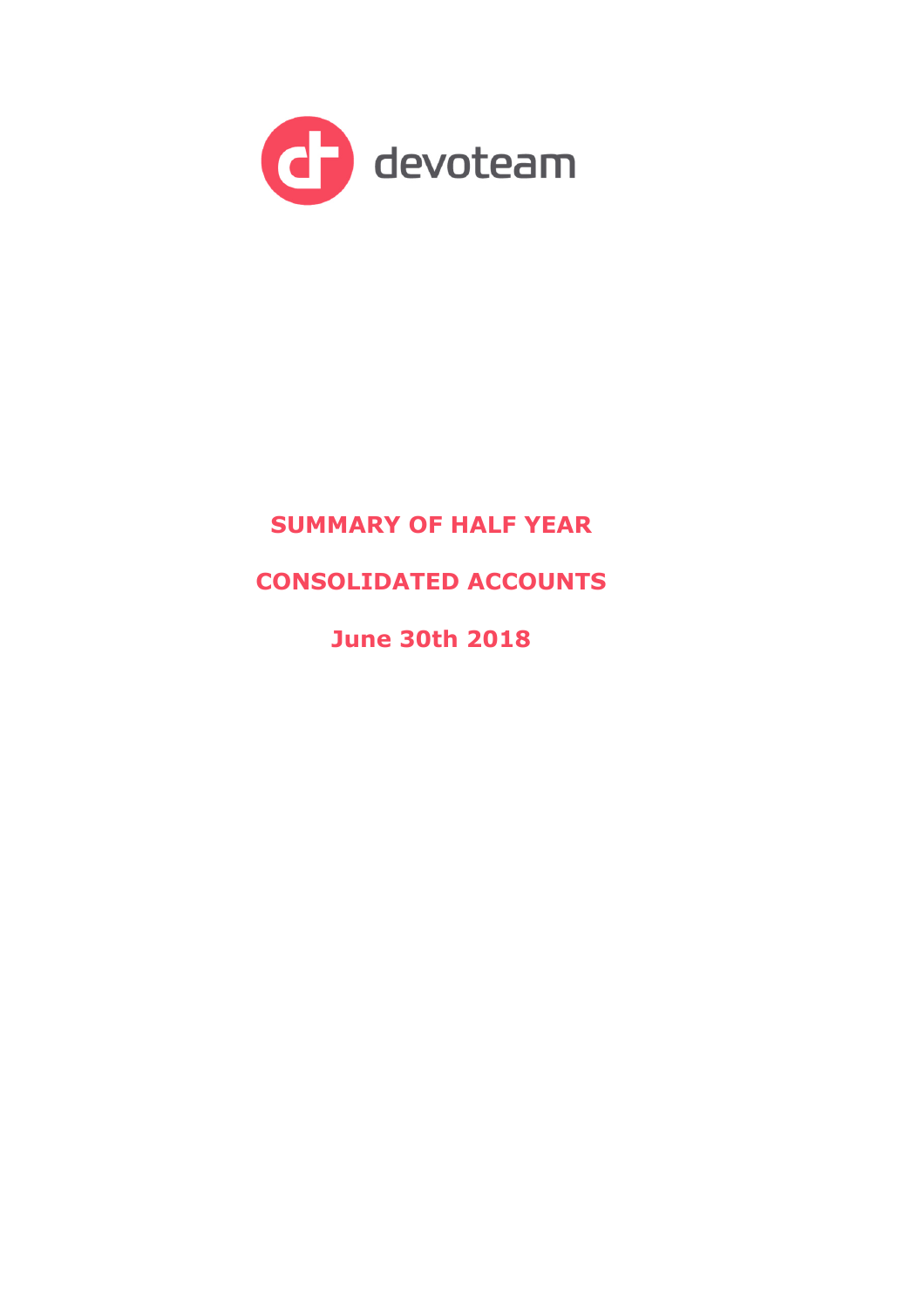### **CONSOLIDATED STATEMENT OF FINANCIAL POSITION**

| <b>ASSETS (in thousands of euros)</b> | <b>30 June 2018</b> | <b>31 December 2017</b> |  |  |
|---------------------------------------|---------------------|-------------------------|--|--|
| Goodwill                              | 91 897              | 91 791                  |  |  |
| Other intangible assets               | 2 3 1 0             | 2 5 1 3                 |  |  |
| Tangible assets                       | 6868                | 5 9 5 5                 |  |  |
| Financial assets                      | 3 4 2 1             | 2 9 3 4                 |  |  |
| Investments in associates             | 3 8 6 0             | 3 508                   |  |  |
| Investments property                  | 1 1 4 2             | 1 370                   |  |  |
| Deferred tax assets                   | 6 9 1 7             | 6 1 9 6                 |  |  |
| Other non-current assets              | 1 4 0 8             | 254                     |  |  |
| <b>TOTAL NON-CURRENT ASSETS</b>       | 117823              | 114 521                 |  |  |
| Trade receivables                     | 196 543             | 176 025                 |  |  |
| Other receivables                     | 36 444              | 33 0 24                 |  |  |
| Tax receivables                       | 14 749              | 14 570                  |  |  |
| Other current financial assets        | 2 6 1 1             | 1766                    |  |  |
| Cash management assets                | 346                 | 346                     |  |  |
| Cash and cash equivalents             | 70 740              | 82 239                  |  |  |
| <b>TOTAL CURRENT ASSETS</b>           | 321 433             | 307 970                 |  |  |
| Non current assets held for sale      | 6 3 6 2             | 6 8 5 2                 |  |  |
| <b>TOTAL ASSETS</b>                   | 445 618             | 429 344                 |  |  |

| <b>SHAREHOLDERS' FUNDS &amp; LIABILITIES (in thousands of</b><br>euros) | <b>30 June 2018</b> | 31 December 2017 |
|-------------------------------------------------------------------------|---------------------|------------------|
| Share capital                                                           | 1 2 6 3             | 1 2 6 3          |
| Share premium                                                           | 1 9 3 4             | 1934             |
| Consolidated reserves                                                   | 146 518             | 128 420          |
| Treasury shares                                                         | (2956)              | (3139)           |
| <b>Translation reserves</b>                                             | (2 021)             | (2721)           |
| Profit for the year                                                     | 16 807              | 25 043           |
| TOTAL EQUITY ATTRIB. TO EQUITY HOLDERS OF PARENT<br><b>COMPANY</b>      | 161 545             | 150 800          |
| Non-controlling interests                                               | 9896                | 11 209           |
| <b>TOTAL EQUITY</b>                                                     | 171 441             | 162 009          |
| Loans and borrowings                                                    | 32 050              | 30 908           |
| Provisions                                                              | 527                 | 1 606            |
| Pension liabilities                                                     | 4 182               | 3 9 8 4          |
| Deferred tax liabilities                                                | 598                 | 750              |
| Other liabilities                                                       | 6 4 2 8             | 8 1 1 0          |
| <b>TOTAL NON-CURRENT LIABILITIES</b>                                    | 43 785              | 45 358           |
| Loans, borrowings and bank overdraft                                    | 2 3 8 5             | 4 1 8 7          |
| Provisions                                                              | 8 6 3 5             | 6 7 3 5          |
| Trade payables                                                          | 41 725              | 40 287           |
| Tax and social security liabilities                                     | 100 869             | 98 832           |
| Income tax payable                                                      | 3 2 9 1             | 3785             |
| Other liabilities                                                       | 69 601              | 63 640           |
| <b>TOTAL CURRENT LIABILITIES</b>                                        | 226 507             | 217 465          |
| Non current liabilities held for sale                                   | 3 8 8 4             | 4 5 1 2          |
| <b>TOTAL LIABILITIES</b>                                                | 274 176             | 267 335          |
| <b>TOTAL EQUITY &amp; LIABILITIES</b>                                   | 445 618             | 429 344          |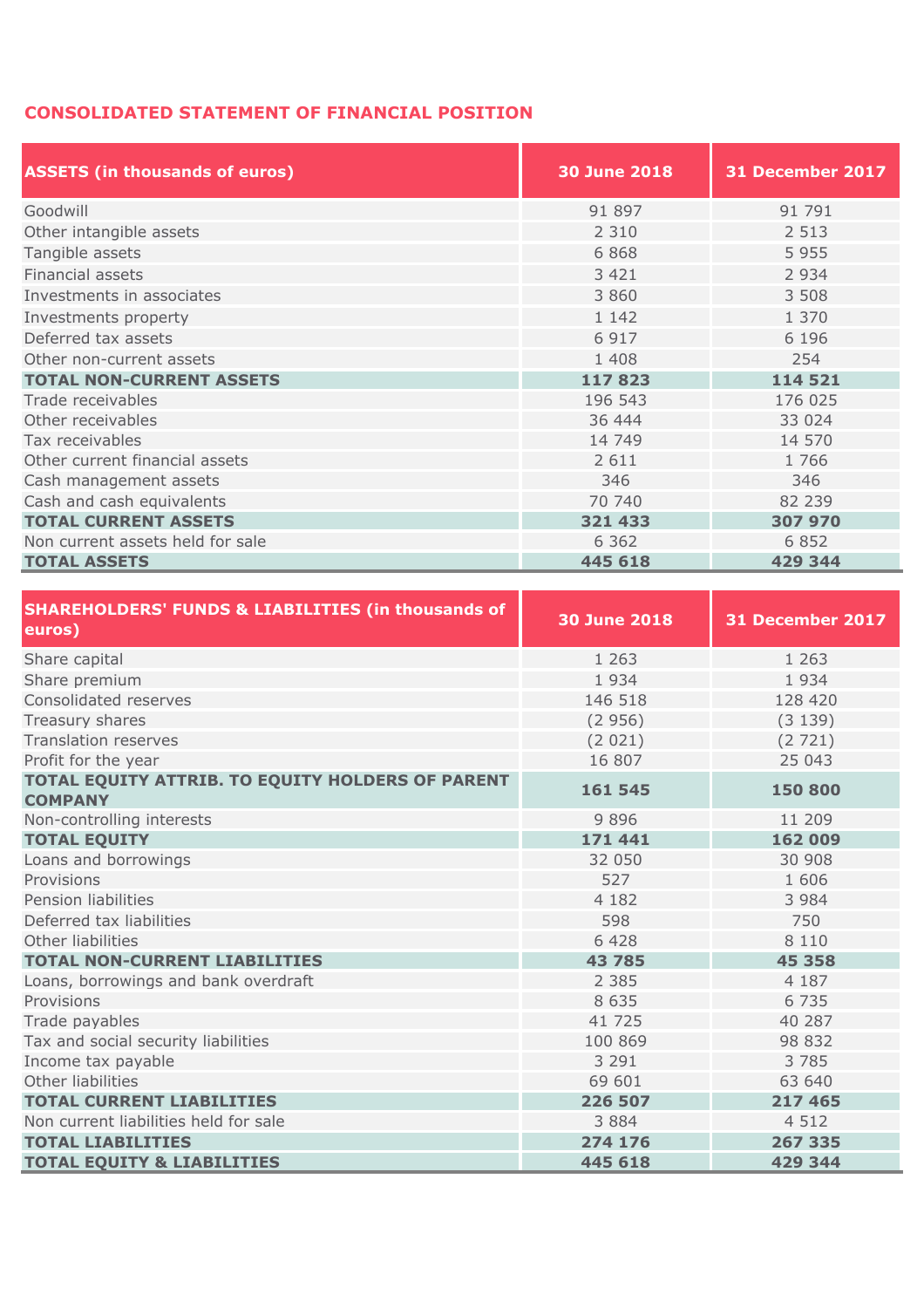#### **CONSOLIDATED INCOME STATEMENT**

| (in thousands of euros, except per share amounts)                   | 30 June 2018 | <b>30 June 2017</b><br>restated* | <b>30 June 2017</b><br>presented |  |
|---------------------------------------------------------------------|--------------|----------------------------------|----------------------------------|--|
| <b>Continuing operations</b>                                        |              |                                  |                                  |  |
| <b>NET SALES</b>                                                    | 306 463      | 243 848                          | 256 511                          |  |
| Other income                                                        |              | $\overline{a}$                   |                                  |  |
| <b>CURRENT OPERATING INCOME</b>                                     | 306 463      | 243 848                          | 256 511                          |  |
| Purchase of merchandise                                             | (419)        | (721)                            | (4438)                           |  |
| Other purchase and external charges                                 | (77069)      | (65383)                          | (74328)                          |  |
| <b>Taxes</b>                                                        | (2, 448)     | (2087)                           | (2087)                           |  |
| Payroll expenses                                                    | (190609)     | (148604)                         | (148604)                         |  |
| Fixed assets depreciation                                           | (1769)       | (1524)                           | (1524)                           |  |
| Increase in provision from current assets                           | (142)        | (57)                             | (57)                             |  |
| Other expenses                                                      | (6)          | (22)                             | (22)                             |  |
| <b>CURRENT OPERATING EXPENSES</b>                                   | (272 462)    | (218398)                         | (231061)                         |  |
| <b>OPERATING MARGIN</b>                                             | 34 001       | 25 450                           | 25 450                           |  |
| Cost of share-based payment                                         | (1395)       | (1028)                           | (1028)                           |  |
| Amort. of customer relationships resulting from acquisitions        | (355)        | (111)                            | (111)                            |  |
| <b>CURRENT OPERATING PROFIT</b>                                     | 32 251       | 24 311                           | 24 311                           |  |
| Other operating income                                              | 141          | 119                              | 119                              |  |
| Other operating expenses                                            | (3590)       | (2717)                           | (2717)                           |  |
| <b>OPERATING PROFIT</b>                                             | 28 801       | 21712                            | 21712                            |  |
| Financial income                                                    | 131          | 129                              | 129                              |  |
| Financial expenses                                                  | (1441)       | (1073)                           | (1073)                           |  |
| <b>FINANCIAL RESULT</b>                                             | (1309)       | (944)                            | (944)                            |  |
| Share of profit of associates                                       | 380          | 111                              | 111                              |  |
| <b>PROFIT BEFORE INCOME TAX</b>                                     | 27872        | 20880                            | 20 880                           |  |
| Income tax expense                                                  | (8434)       | (7797)                           | (7797)                           |  |
| <b>PROFIT FROM CONTINUING OPERATIONS</b>                            | 19 438       | 13 082                           | 13 082                           |  |
| <b>Discontinued operation</b>                                       |              |                                  |                                  |  |
| Profit from discontinued operation, net of tax                      |              | 549                              | 549                              |  |
| <b>PROFIT FOR THE YEAR</b>                                          | 19 438       | 13 631                           | 13 631                           |  |
| Attributable to:                                                    |              |                                  |                                  |  |
| <b>Equity holders of the parent company</b>                         | 16 807       | 11917                            | 11917                            |  |
| Non-controlling interests                                           | 2 6 3 1      | 1 7 1 4                          | 1 7 1 4                          |  |
| <b>Basic earnings per share (euro)</b>                              | 2,10         | 1,51                             | 1,51                             |  |
| Diluted earnings per share (euro)                                   | 2,04         | 1,47                             | 1,50                             |  |
|                                                                     |              |                                  |                                  |  |
| Basic earnings per share - continuing operations (in $\epsilon$ )   | 2,10         | 1,44                             | 1,44                             |  |
| Diluted earnings per share - continuing operations (in $\epsilon$ ) | 2,04         | 1,40                             | 1,44                             |  |

\*Restated of IFRS 15 for revenue and free shares for the diluted earnings per share.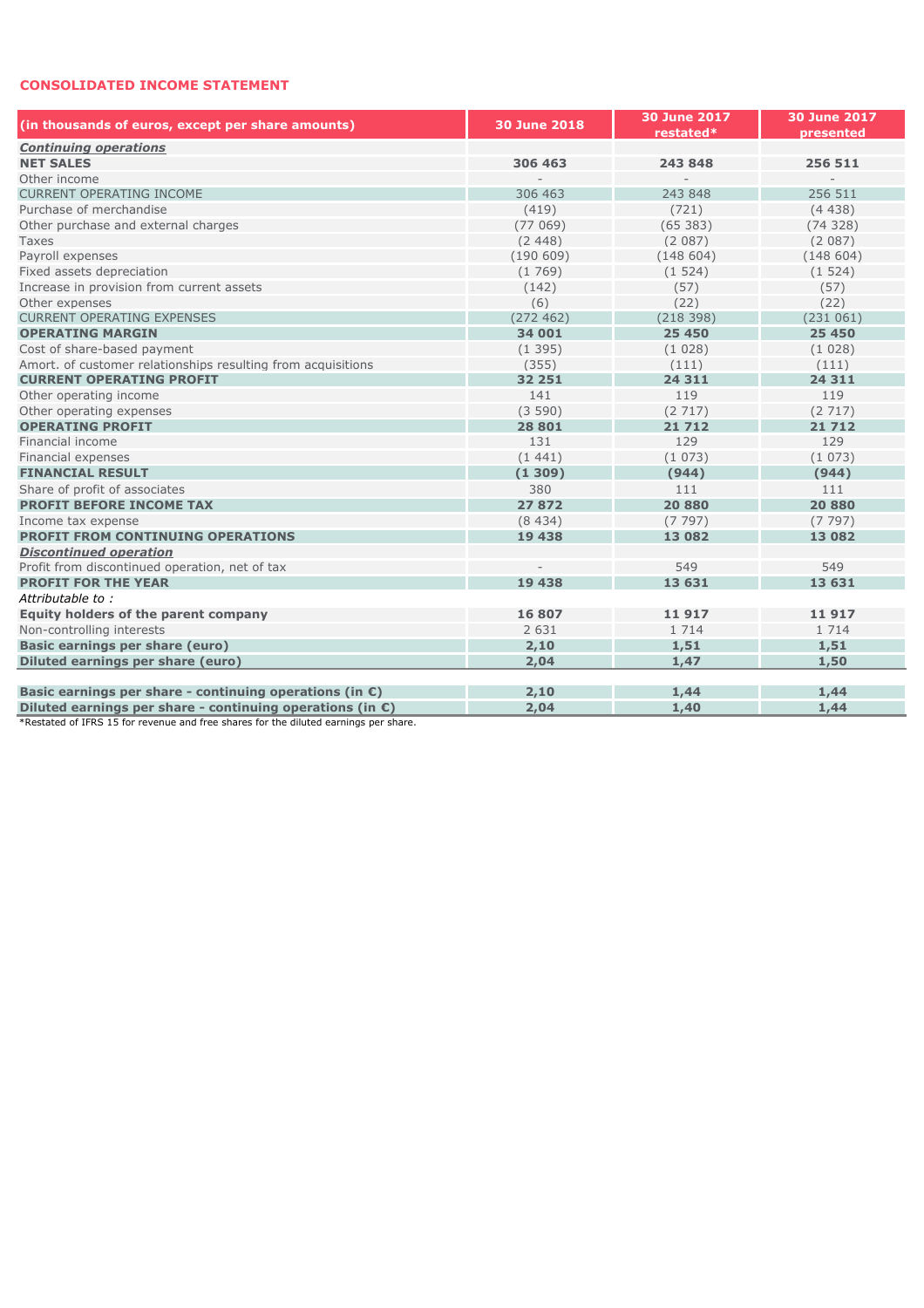#### **CONSOLIDATED STATEMENT OF COMPREHENSIVE INCOME**

| (in thousands of euros)                                              | 30 June 2018             | 30 June 2017<br>restated $*$ | 30 June 2017<br>presented |
|----------------------------------------------------------------------|--------------------------|------------------------------|---------------------------|
| Profit for the year                                                  | 19 438                   | 13 631                       | 13 631                    |
| Defined benefit plan actuarial gains (losses)                        | $\overline{\phantom{a}}$ | (0)                          | (0)                       |
| Deferred taxes on defined benefit plan actuarial gains (losses)      | $\qquad \qquad -$        | 0                            | $\Omega$                  |
| Items that will never be reclassified to profit or loss              | $\overline{\phantom{a}}$ | (0)                          | (0)                       |
| Foreign currency translation differences                             | 761                      | (1849)                       | (1849)                    |
| Items that are or may be reclassified subsequently to profit or loss | 761                      | (1849)                       | (1849)                    |
| Other comprehensive income (loss) for the year, net of income tax    | 761                      | (1849)                       | (1849)                    |
| <b>TOTAL COMPREHENSIVE INCOME FOR THE YEAR</b>                       | 20 199                   | 11782                        | 11782                     |
| Attributable to:                                                     |                          |                              |                           |
| Equity holders of the parent company                                 | 17 508                   | 10 242                       | 10 242                    |
| Non-controlling interests                                            | 2 6 9 1                  | 1 540                        | 1 540                     |

\*Restated of IFRS 15 for revenue and free shares for the diluted earnings per share.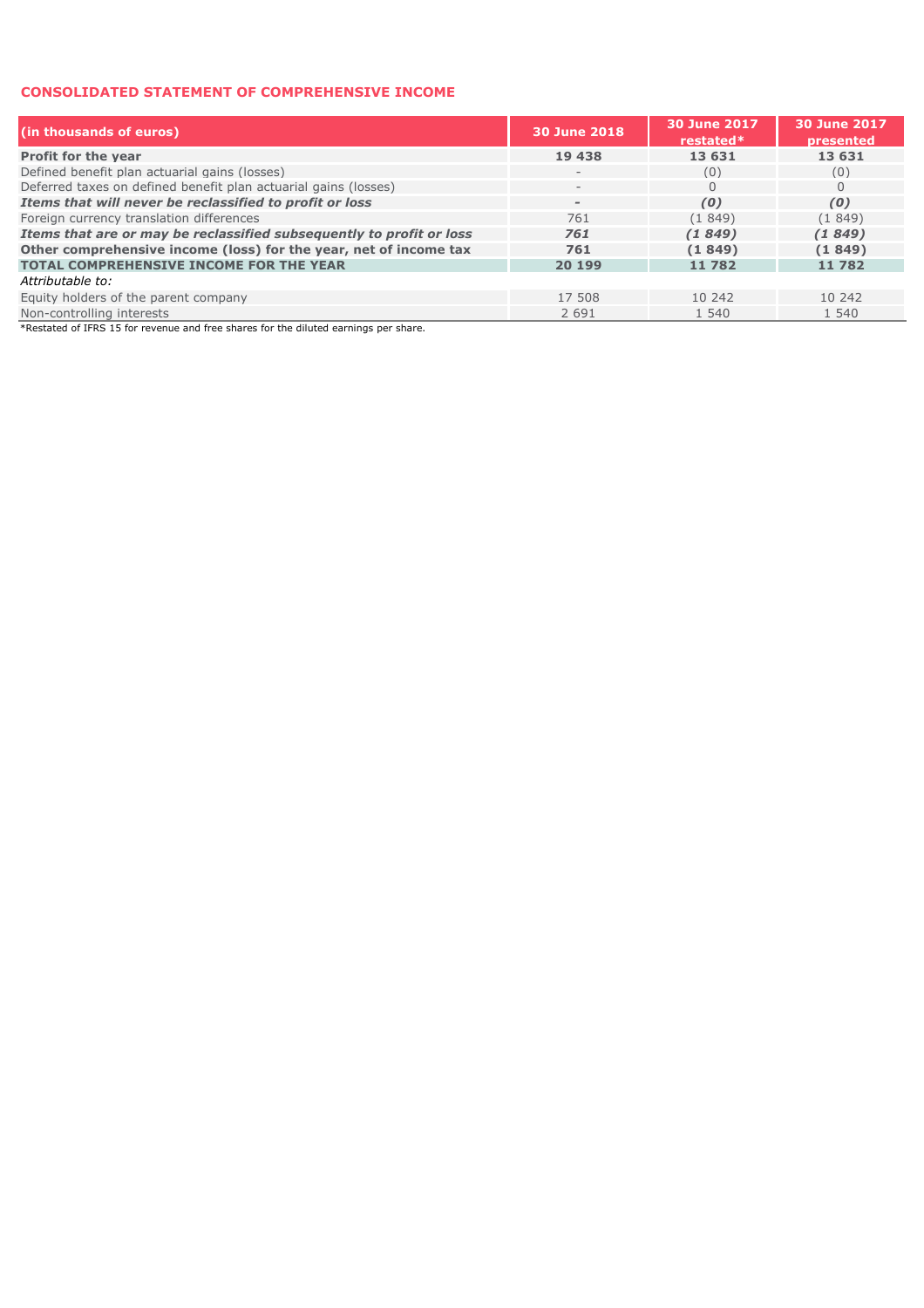#### **CONSOLIDATED STATEMENT OF CASH FLOWS**

| (in thousands of euros)                                               | <b>30 June 2018</b> | 30 June 2017   |
|-----------------------------------------------------------------------|---------------------|----------------|
| Profit for the year                                                   | 19 438              | 13 631         |
| Adjustments for:                                                      |                     |                |
| Share of profit of associates                                         | (380)               | (111)          |
| Income tax expense                                                    | 8 4 3 4             | 7 9 7 9        |
| Amortisation and provision                                            | 3790                | 2 3 1 0        |
| Other transactions without impact on cash and cash equivalents        | 856                 | 696            |
| Assets hold                                                           | 10                  | (3)            |
| Net interests income                                                  | 895                 | 851            |
| Change in net working capital                                         | (30 472)            | (20917)        |
| Income tax paid                                                       | (6995)              | (7783)         |
| Net cash from operating activities                                    | (4425)              | (3347)         |
| Purchase of fixed assets                                              | (2387)              | (1760)         |
| Purchase of financial assets                                          | (531)               | (540)          |
| Proceed from sale of fixed assets                                     | 14                  | $\overline{7}$ |
| Dividends received                                                    | 40                  | 14             |
| Proceed from sale of financial assets                                 | 135                 | 130            |
| Proceed of subsidiaries, net of cash divested                         | 2 3 3 8             |                |
| Acquisition of subsidiaries, net of cash acquired                     | (814)               | (542)          |
| Net cash from investing activities                                    | (1205)              | (2691)         |
| Proceeds from issue of share capital                                  | (0)                 | $\overline{2}$ |
| Repayments of borrowings                                              | (674)               | (467)          |
| Proceeds from borrowings                                              | 938                 | 101            |
| Change in factored receivables (net of security deposit)              | 3 5 3 5             | 4 0 0 2        |
| Interests paid                                                        | (306)               | (316)          |
| Acquisition of non-controlling interests                              | (822)               | (4400)         |
| Reduction in ownership interests while retaining control              | 116                 | 2 5 6 9        |
| Dividends paid                                                        | (7654)              | (340)          |
| Transactions on own shares                                            | 210                 | 5 5 5 1        |
| Net cash from financing activities                                    | (4657)              | 6703           |
| Net change in cash and cash equivalents                               | (10288)             | 665            |
| Net cash and cash equivalents at year start                           | 79 587              | 91 013         |
| Effect of non current assets held for sale                            | 277                 | (9783)         |
| Effect of exchange rate fluctuation on cash held                      | 232                 | (876)          |
| Net cash and cash equivalents at year end                             | 69 809              | 81018          |
| Reconciliation with cash and cash equivalents in the balance sheet    |                     |                |
| Cash and cash equivalents in the balance sheet                        | 70 741              | 82024          |
| <b>Bank overdrafts</b>                                                | (932)               | (1006)         |
| Cash and cash equivalents in the consolidated statement of cash flows | 69809               | 81018          |